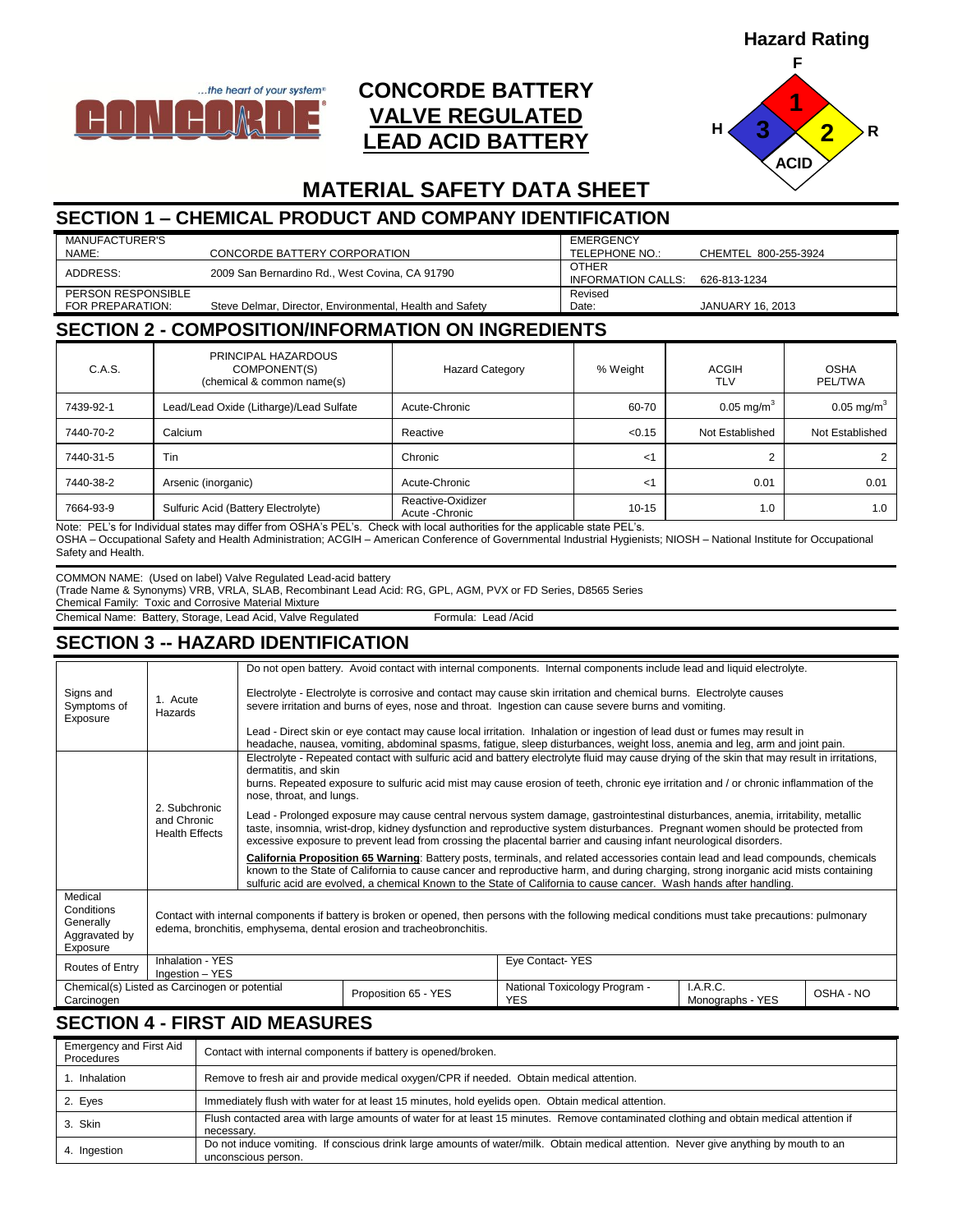### **SECTION 5 - FIREFIGHTING MEASURES**

| Flash Point - Not<br>Applicable              | Flammable Limits in Air % by Volume:<br>Not Applicable                                                                                                                                                                                                                                                                                                                                                                                                                  | Extinguishing Media - Class ABC, CO <sub>2</sub> ,<br>Halon | 675°F (polypropylene)<br>Auto-Ignition<br>Temperature |  |
|----------------------------------------------|-------------------------------------------------------------------------------------------------------------------------------------------------------------------------------------------------------------------------------------------------------------------------------------------------------------------------------------------------------------------------------------------------------------------------------------------------------------------------|-------------------------------------------------------------|-------------------------------------------------------|--|
| Special Fire Fighting<br>Procedures          | Lead/acid batteries do not burn, or burn with difficulty. Do not use water on fires where molten metal is present. Extinguish fire with agent suitable<br>for surrounding combustible materials. Cool exterior of battery if exposed to fire to prevent rupture. The acid mist and vapors generated by heat or<br>fire are corrosive. Use NIOSH approved self-contained breathing apparatus (SCBA) and full protective equipment operated in positive-pressure<br>mode. |                                                             |                                                       |  |
| Unusual Fire and<br><b>Explosion Hazards</b> | Sulfuric acid vapors are generated upon overcharge and polypropylene case failure. Use adequate ventilation. Avoid open flames/sparks/other<br>sources of ignition near battery.                                                                                                                                                                                                                                                                                        |                                                             |                                                       |  |

### **SECTION 6 - ACCIDENTAL RELEASE MEASURES**

Procedures for Cleanup. Avoid contact with any spilled material. Contain spill, isolate hazard area, and deny entry. Limit site access to emergency responders. Neutralize with sodium bicarbonate, soda ash, lime or other neutralizing agent. Place battery in suitable container for disposal. Dispose of contaminated material in accordance with applicable local, state and federal regulations. Sodium bicarbonate, soda ash, sand, lime or other neutralizing agent should be kept on-site for spill remediation.

Personal Precautions: Acid resistant aprons, boots and protective clothing. ANSI approved safety glasses with side shields/face shield recommended.

Environmental Precautions: Lead and its compounds and sulfuric acid can pose a severe threat to the environment. Contamination of water, soil and air should be prevented

#### **SECTION 7 - HANDLING AND STORAGE**

| Precautions to be Taken<br>in Handling and Storage | Store away from reactive materials, open flames and sources of ignition as defined in Section 10 - Stability and Reactivity Data. Store batteries<br>in cool, dry, well-ventilated areas. Batteries should be stored under roof for protection against adverse weather conditions. Avoid damage to<br>containers.                                                                                                  |
|----------------------------------------------------|--------------------------------------------------------------------------------------------------------------------------------------------------------------------------------------------------------------------------------------------------------------------------------------------------------------------------------------------------------------------------------------------------------------------|
| Other Precautions                                  | GOOD PERSONAL HYGIENE AND WORK PRACTICES ARE MANDATORY. Refrain from eating, drinking or smoking in work areas.<br>Thoroughly wash hands, face, neck and arms, before eating, drinking and smoking. Work clothes and equipment should remain in designated<br>lead contaminated areas, and never taken home or laundered with personal clothing. Wash soiled clothing, work clothes and equipment before<br>reuse. |

#### **SECTION 8 - EXPOSURE CONTROLS AND PERSONAL PROTECTION**

| Respiratory<br>Protection<br>(Specify Type) | None required under normal conditions. Acid/gas NIOSH approved respirator is required when the PEL is exceeded or employee experiences respiratory<br>irritation. |         |                       |  |            |                |
|---------------------------------------------|-------------------------------------------------------------------------------------------------------------------------------------------------------------------|---------|-----------------------|--|------------|----------------|
| Ventilation                                 | Store and handle in dry ventilated                                                                                                                                | Local   | When PEL is exceeded. |  | Mechanical | Not Applicable |
|                                             | area.                                                                                                                                                             | Exhaust |                       |  | (General)  |                |
| Protective                                  | Wear rubber or plastic acid resistant gloves.<br>ANSI approved safety glasses with side shields/face shield recommended<br>Eye Protection                         |         |                       |  |            |                |
| Gloves                                      |                                                                                                                                                                   |         |                       |  |            |                |
| <b>Other Protective</b>                     | Safety shower and eyewash.                                                                                                                                        |         |                       |  |            |                |
| Clothing or                                 |                                                                                                                                                                   |         |                       |  |            |                |
| Equipment                                   |                                                                                                                                                                   |         |                       |  |            |                |

#### **SECTION 9 - PHYSICAL AND CHEMICAL PROPERTIES**

| Boiling Point: Not Applicable                          | Not Applicable<br>Vapor<br>Pressure |                                                                                                                | Specific 1.250-1.320 pH <2<br>Gravity               | Melting Point: >320°F (polypropylene)                                                                                             |                |
|--------------------------------------------------------|-------------------------------------|----------------------------------------------------------------------------------------------------------------|-----------------------------------------------------|-----------------------------------------------------------------------------------------------------------------------------------|----------------|
| <b>Percent Volatile</b><br>Not Applicable<br>By Volume |                                     | Vapor<br>Hydrogen: 0.069<br>Density                                                                            | $(Air = 1)$<br>Electrolyte: $3.4 \ @$ STP (Air = 1) | Evaporation<br>Rate                                                                                                               | Not applicable |
| Solubility<br>100% soluble (electrolyte)<br>In water   |                                     |                                                                                                                | Reactivity in Water                                 | Electrolyte - Water Reactive (1)                                                                                                  |                |
| Appearance and Odor:                                   | No apparent odor.                   | Lead: Gray, metallic, solid; brown/grey oxide<br>Electrolyte: Odorless, liquid absorbed in glass mat material. |                                                     | Battery: Co-polymer polypropylene, solid; may be contained within an outer casing of aluminum or steel. Case has metal terminals. |                |

#### **SECTION 10 - STABILITY AND REACTIVITY**

| Stability:<br>Stable   | Conditions to Avoid: Avoid overcharging and smoking, or sparks near battery surface. High temperatures-cases decompose at >320°F. |
|------------------------|-----------------------------------------------------------------------------------------------------------------------------------|
| Incompatibility        | Sparks, open flames, keep battery away from strong oxidizers.                                                                     |
| (Materials to Avoid)   |                                                                                                                                   |
| Hazardous              | Combustion can produce carbon dioxide and carbon monoxide.                                                                        |
| Decomposition Products |                                                                                                                                   |
| Hazardous              | Hazardous Polymerization has not been reported.                                                                                   |
| Polymerization         |                                                                                                                                   |

#### **SECTION 11 - TOXICOLOGICAL INFORMATION**

GENERAL: The primary routes of exposure to lead are ingestion or inhalation of dust and fumes.

#### **ACUTE**

INHALATION/INGESTION: Exposure to lead and its compounds may cause headache, nausea, vomiting, abdominal spasms, fatigue, sleep disturbances, weight loss, anemia, and pain in the legs, arms and joints. Kidney damage, as well as anemia, can occur from acute exposure.

#### CHRONIC:

INHALATION/INGESTION: Prolonged exposure to lead and its compounds may produce many of the symptoms of short-term exposure and may also cause central nervous system damage, gastrointestinal disturbances, anemia, and wrist drop. Symptoms of central nervous system damage include fatigue, headaches, tremors, hypertension, hallucination, convulsions and delirium. Kidney dysfunction and possible injury has also been associated with chronic lead poisoning. Chronic over-exposure to lead has been implicated as a causative agent for the impairment of male and female reproductive capacity, but there is at present, no substantiation of the implication. Pregnant women should be protected from excessive exposure. Lead can cross the placental barrier and unborn children may suffer neurological damage or developmental problems due to excessive lead exposure in pregnant women.

## **SECTION 12 - ECOLOGICAL INFORMATION**

In most surface water and groundwater, lead forms compounds with anions such as hydroxides, carbonates, sulfates, and phosphates, and precipitates out of the water column. Lead may occur as sorbed ions or surface coatings on sediment mineral particles or may be carried in colloidal particles in surface water. Most lead is strongly retained in soil, resulting in little mobility. Lead may be immobilized by ion exchange with hydrous oxides or clays or by chelation with humic or fulvic acids in the soil. Lead (dissolved phase) is bioaccumulated by plants and animals, both aquatic and terrestrial.